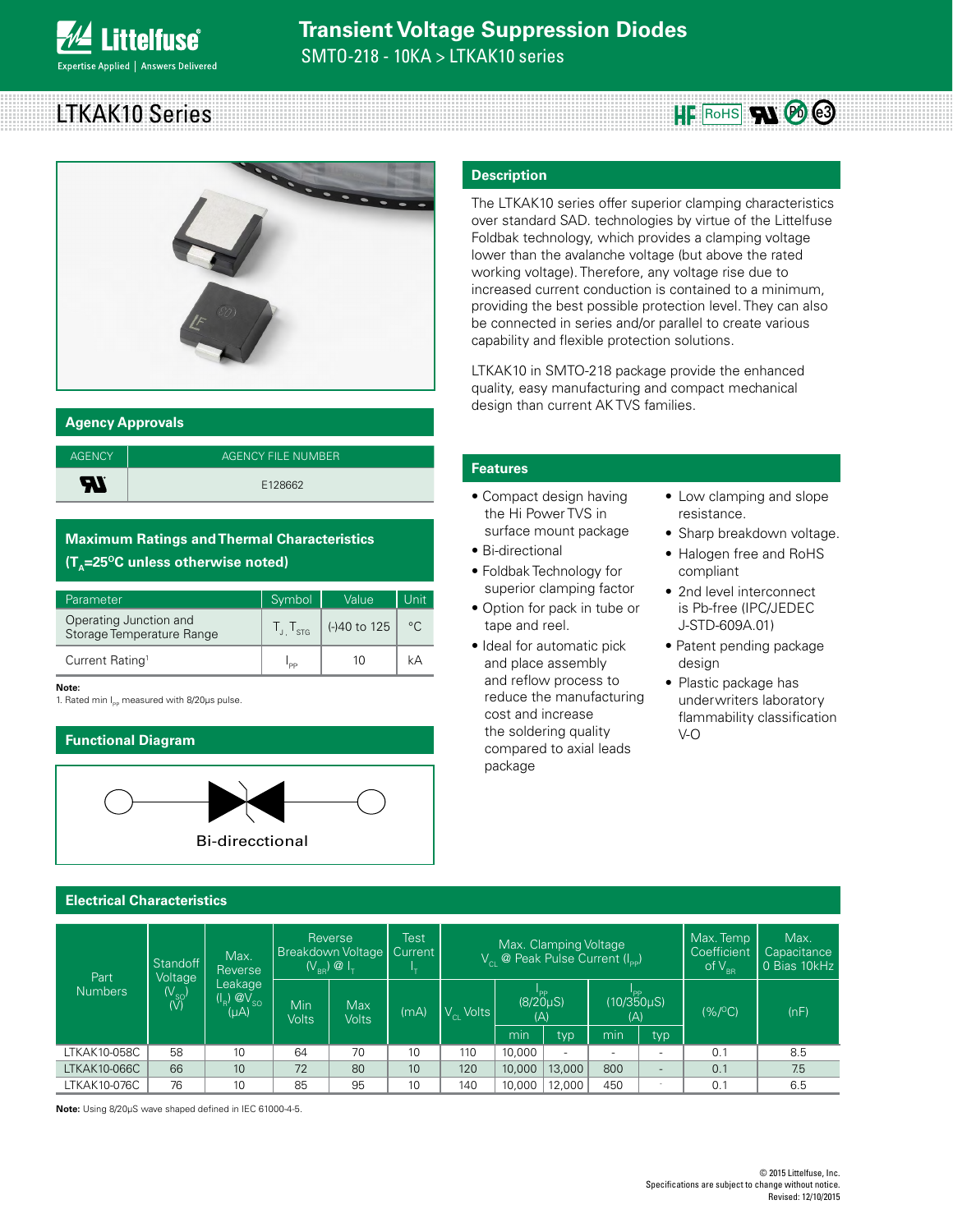## **Transient Voltage Suppression Diodes**

SMTO-218 - 10KA > LTKAK10 series



#### **Soldering Parameters**

| <b>Reflow Condition</b>                                 |                                                    | Lead-free assembly |  |
|---------------------------------------------------------|----------------------------------------------------|--------------------|--|
|                                                         | - Temperature Min (T <sub>s(min</sub> )            | $150^{\circ}$ C    |  |
| Pre Heat                                                | - Temperature Max (T <sub>s(max)</sub> )           | $200^{\circ}$ C    |  |
|                                                         | - Time (min to max) (t)                            | $60 - 180$ secs    |  |
| to peak                                                 | Average ramp up rate (Liquidus Temp $(T_{\Delta})$ | 3°C/second max     |  |
|                                                         | $T_{S(max)}$ to $T_A$ - Ramp-up Rate               | 3°C/second max     |  |
| Reflow                                                  | - Temperature $(T_{\Delta})$ (Liquidus)            | $217^{\circ}$ C    |  |
|                                                         | - Time (min to max) (t)                            | $60 - 150$ seconds |  |
| Peak Temperature (T <sub>D</sub> )                      |                                                    | $260^{+0/5}$ °C    |  |
| Time within 5°C of actual peak<br>Temperature $(t_{n})$ |                                                    | $20 - 40$ seconds  |  |
| Ramp-down Rate                                          |                                                    | 6°C/second max     |  |
|                                                         | Time 25°C to peak Temperature (T <sub>p</sub> )    | 8 minutes Max.     |  |
| Do not exceed                                           |                                                    | $260^{\circ}$ C    |  |



#### **Flow/Wave Soldering (Solder Dipping)**

| <b>Peak Temperature:</b> | $265^{\circ}$ C |  |
|--------------------------|-----------------|--|
| Dipping Time:            | 10 seconds      |  |
| Soldering:               | 1 time          |  |

| <b>Physical Specifications</b> |                                                           |  |  |
|--------------------------------|-----------------------------------------------------------|--|--|
| Weight                         | Contact manufacturer                                      |  |  |
| Case                           | Epoxy encapsulated                                        |  |  |
| <b>Terminal</b>                | Tin plated lead, solderable per<br>MIL-STD-202 Method 208 |  |  |

#### **Part Numbering System**



#### **Ratings and Characteristic Curves (T<sub>a</sub>=25°C unless otherwise noted)**

**Peak Power Derating**



Please contact Littelfuse for reliability or FIT/MTBF data , the performance is subject to vary and depends on the end customers' application condition.

#### **Part Marking System**